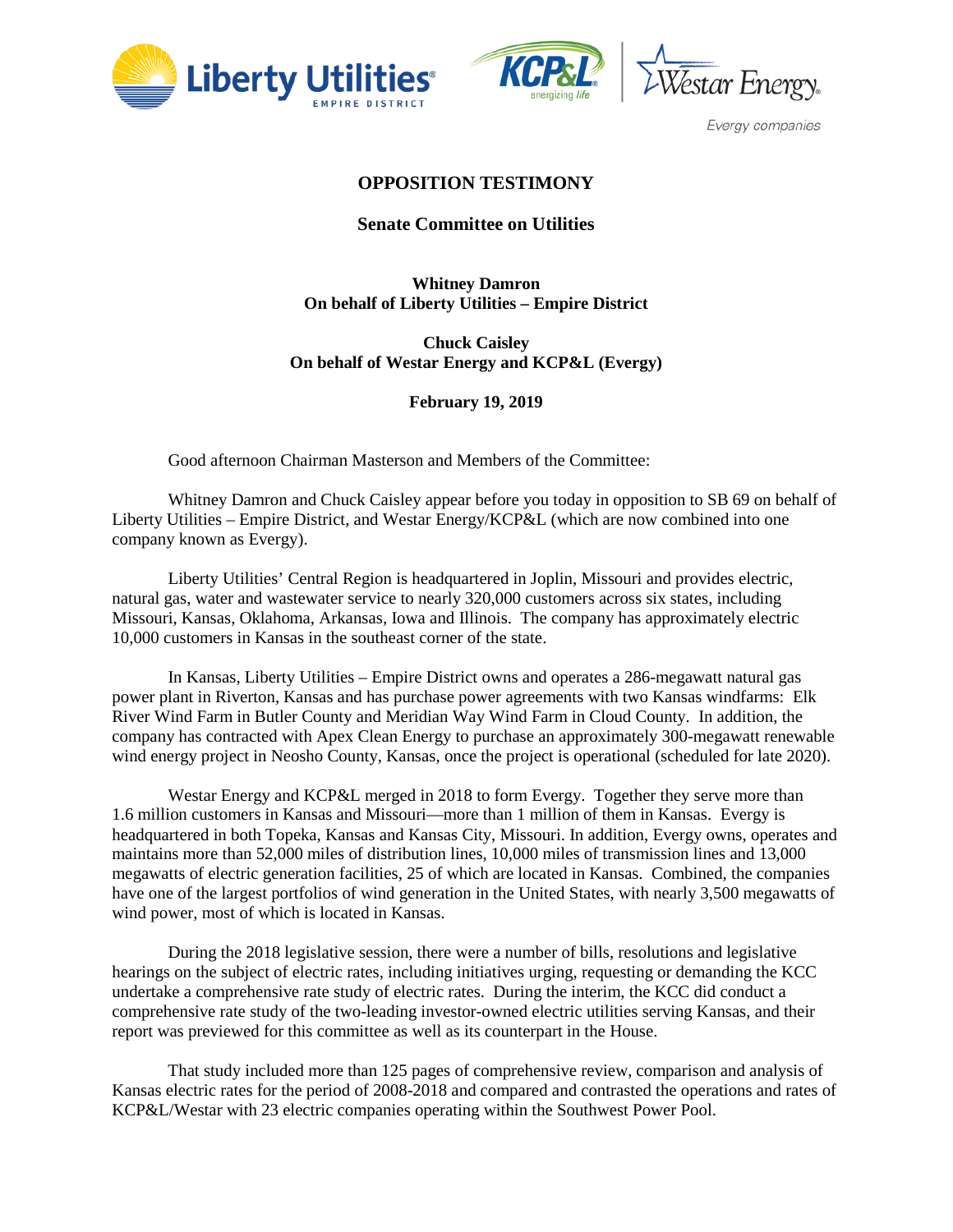First, we believe the findings of the KCC study regarding electric rates in Kansas merits some review:

- Rates have increased for KCP&L and Westar customers due to investments in generation and state and federal-mandated environmental improvements.
- Increase in Net Power Production expense (e.g., reduced load).
- Loss of retail sales due to higher-cost generation (e.g., coal vs. gas vs. wind).
- The allowed rate of return for KCP&L/Westar is 9.3%, which is significantly lower than peer utilities.
- From Page 7 of the study:

*Another important finding of the study is that the rate increases experienced by Westar and KCP&L over the last 10 years have not been due to mismanagement of overheads and discretionary expenses by these companies.*

KCP&L and Westar are in general agreement with the KCC study findings and filed their own complimentary study. In fact, the findings and conclusions made in the KCC study are likely consistent with most electric utilities providing service in Kansas and certainly applicable to Liberty Utilities – Empire District.

A review of the rate history for Liberty Utilities – Empire District would provide a similar picture. In December 2018 the company filed a rate case with the KCC to reflect an investment of over \$566 million systemwide in its generation fleet, transmission and distribution system. The last increase in base rates for Liberty – Empire customers was January 1, 2012. Liberty's current regulator agreed-upon allowed rate of return is 8.4%.

After release of the KCC study, critics charged the study was flawed because it did not contain recommendations for lowering rates. This is somewhat misleading, given the fact that the critics are always an integral part of any rate case before the KCC (Kansas Industrial Consumers Group and CURB). Over the last twelve years, members of and attorneys for the Kansas Industrial Consumers Group, CURB and other companies and stakeholder groups testifying on this bill have been active participants in nearly every single case, docket and proceeding in front of the KCC. And, in the majority of those cases, settlements were reached—meaning the very same critics of the KCC study and rate increases in Kansas were not only part of the process but often agreed with the outcomes of those cases. Yet, now those same parties are advocating for a complete change to the regulatory process while criticizing the KCC, electric utilities and the KCC study. Media reports included comments of, "We don't care what the study says, we just want lower rates."

So now we have SB 69, which is no doubt intended to give the proponents what they want – justification for lower rates for their special interests and class of customers.

We believe SB 69 is a flawed attempt to rewrite the facts in favor of the proponents for any number of reasons, but will identify a number of them for your consideration: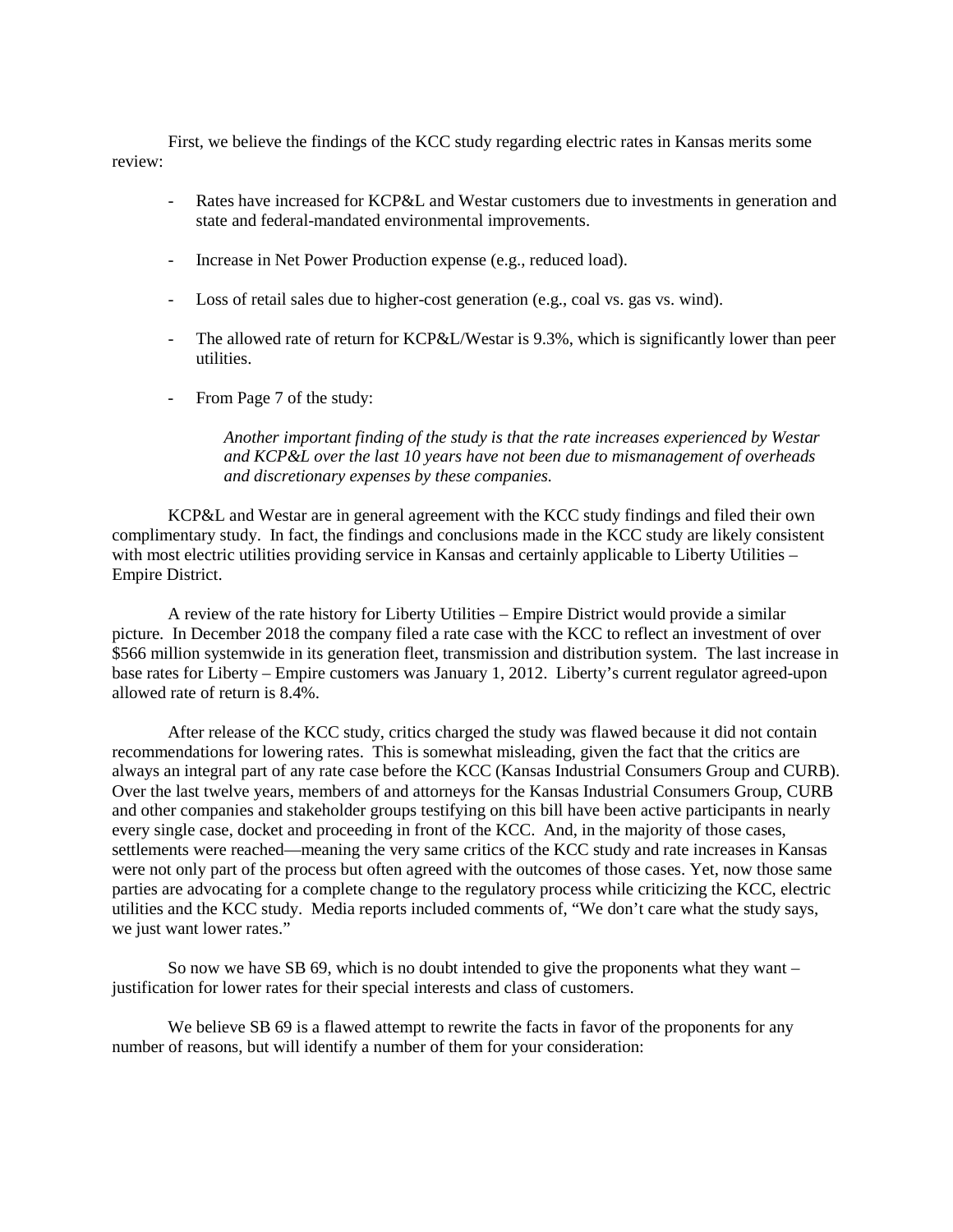- The two largest electric providers in the state have already been subject to a comprehensive rate and operations study by the Kansas Corporation Commission. SB 69 does not consider what has already been reviewed in the KCC nor its findings.
- SB 69 proposes to study the rates of public utilities exempt from KCC regulation.
- The bill would charge the Legislative Coordinating Council with selecting an "independent organization or organizations" to perform a study. This process does not insure an unbiased entity will be chosen. The KCC is the proper entity for such a study.
- The study allows input from residential, commercial and industrial customers and "advanced energy stakeholders," yet only allows utility input "when requested."
- Proponents argue for the need to look forward in regard to rates, yet they seek to review the same history of rates reviewed in the KCC study plus two more years back.
- The study would compare rates of utilities operating in Kansas with the rates charged in surrounding states with no assurance of an "apples-to-apples" comparison (e.g., "rates charged" is simply cost without language related to load, fuel mix, population, customer mix, taxes, environmental mandates, regulatory framework, weatherization issues, etc.).
- Environmental issues (e.g., mandated environmental investments and upgrades) are to be evaluated with the vision of hindsight, as reference is made to whether Kansas utilities "employed similar strategies" to other states.
- The study also calls for a review of certain expenses made by public utilities that are not paid for by the ratepayer. The bill proposes fishing into compensation of employees, employment of lobbyists, travel & entertainment expenses, trade association meetings, research costs/support of the Edison Electric Institute costs, donations and contributions to political, charitable, civic and social organizations and so forth. The proponents seek such non-rate information as a means to 1) Get information they have not been able to get through a rate case; and, 2) Draw attention to expenses that are unrelated to rates in an attempt to taint the jury pool – the Kansas Legislature and the public.
- SB 69 proposes to alter longstanding standards for ratemaking that are utilized in virtually every state in the ratemaking process – "just and reasonable" and mandate benchmarking Kansas rates with surrounding states absent any standards. Such a comparison would necessarily require a comprehensive study as the KCC performed for KCP&L and Westar for every rate case going forward.
- SB 69 then imposes new standards for rates with a standard that has nothing to do with the ratemaking process – benchmarking rates to the Consumer Price Index. Such an arbitrary standard does not take into consideration all of the cost factors that should be considered in the ratemaking process.

Electric utilities are motivated to work to keep rates at the lowest possible cost. We recognize this is an important issue for our State and welcome fair and impartial review of our industry. SB 69 does not meet that standard.